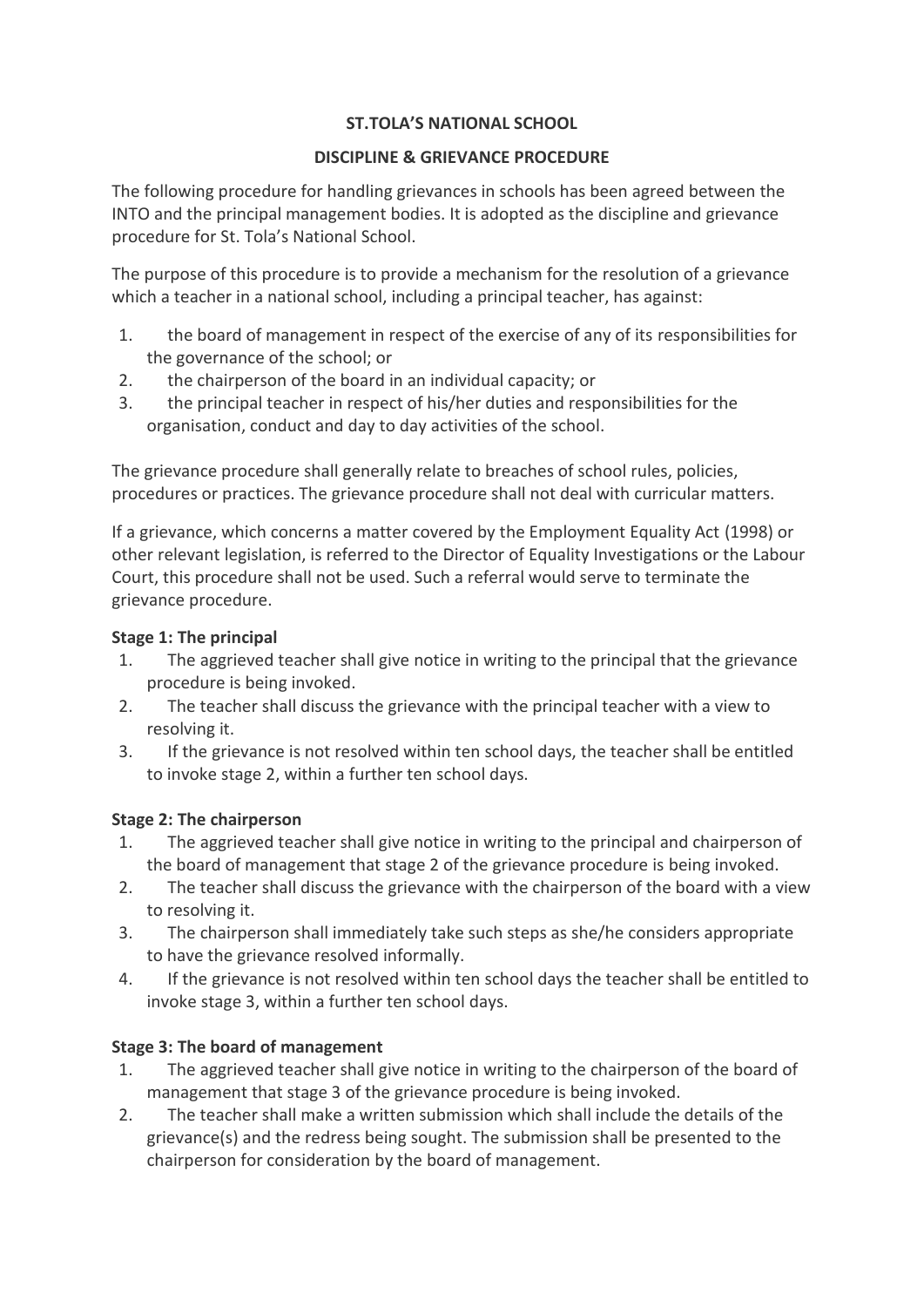- 3. The normal rules of due process shall apply to the exchange of documentation, (c/f section b, pgs 12 - 13) and accordingly, the chairperson shall copy the submission to the person against whom the grievance is being taken.
- 4. Where the grievance involves the principal teacher, she/he shall be requested by the chairperson to prepare a written response to the submission. The written response shall address all of the points made in the aggrieved teachers' submission and shall be furnished to the aggrieved teacher(s) within 10 school days of the date of the written submission. Similarly, where the grievance is against the chairperson of the board of management or the board itself, the aggrieved teacher shall be entitled to a written response from the chairperson or the board, as the case may be. Such response shall also be furnished within 10 school days.
- 5. The chairperson shall invite the aggrieved teacher to be in attendance at a hearing of the board, which shall be held within ten school days of the date of the written response. The hearing shall afford each party to the grievance an opportunity to hear at first hand, what the other party has to say and also to question and/or respond to the other party.
- 6. In circumstances, where the grievance is against the principal teacher, he/she shall attend at the board hearing in an individual capacity and not as a member of the board of management. Similarly, where the grievance is against the chairperson of the board of management (in an individual capacity) he/she shall also attend at the board hearing in an individual capacity and an acting chairperson shall be appointed. Further, the principal teacher or the chairperson, as the case may be, shall withdraw from the board's deliberations and decision making on the matter.
- 7. Where appropriate, the parties shall be entitled to bring witnesses. The same principles of due process apply to hearing witnesses.
- 8. The board shall try to resolve the grievance by conciliation and if the grievance is resolved the matter is concluded. If the board is unable to resolve the grievance by conciliation it shall make a decision on the matter, except as provided under paragraph 9 below.
- 9. In cases where the grievance is against the board itself, the board shall hear the grievance as outlined above, shall try to resolve the matter by conciliation, but failing resolution, the matter may proceed to stage 4 in accordance with the provisions of paragraph 11 below .
- 10. The chairperson shall convey the outcome in writing to the parties within 5 school days of the hearing specified at stage 3 / paragraph 5 above.
- 11. The teacher shall have the right to invoke stage 4 of the procedure:
- if the board fails to give a hearing to the aggrieved teacher;
- if the chairperson fails to convey the outcome of the hearing within the specified period;
- or
- if the teacher is unwilling to accept the outcome of stage 3.

# **Stage 4: An independent tribunal**

1. The teacher who wishes to proceed with an appeal to stage 4 shall give notice of same, by letter, to the chairperson of the board of management, within ten school days of receiving the written outcome of stage 3 (or at the end of the period specified in stage 3 / no. 5, if the board fails to arrange a hearing). The date of that letter shall be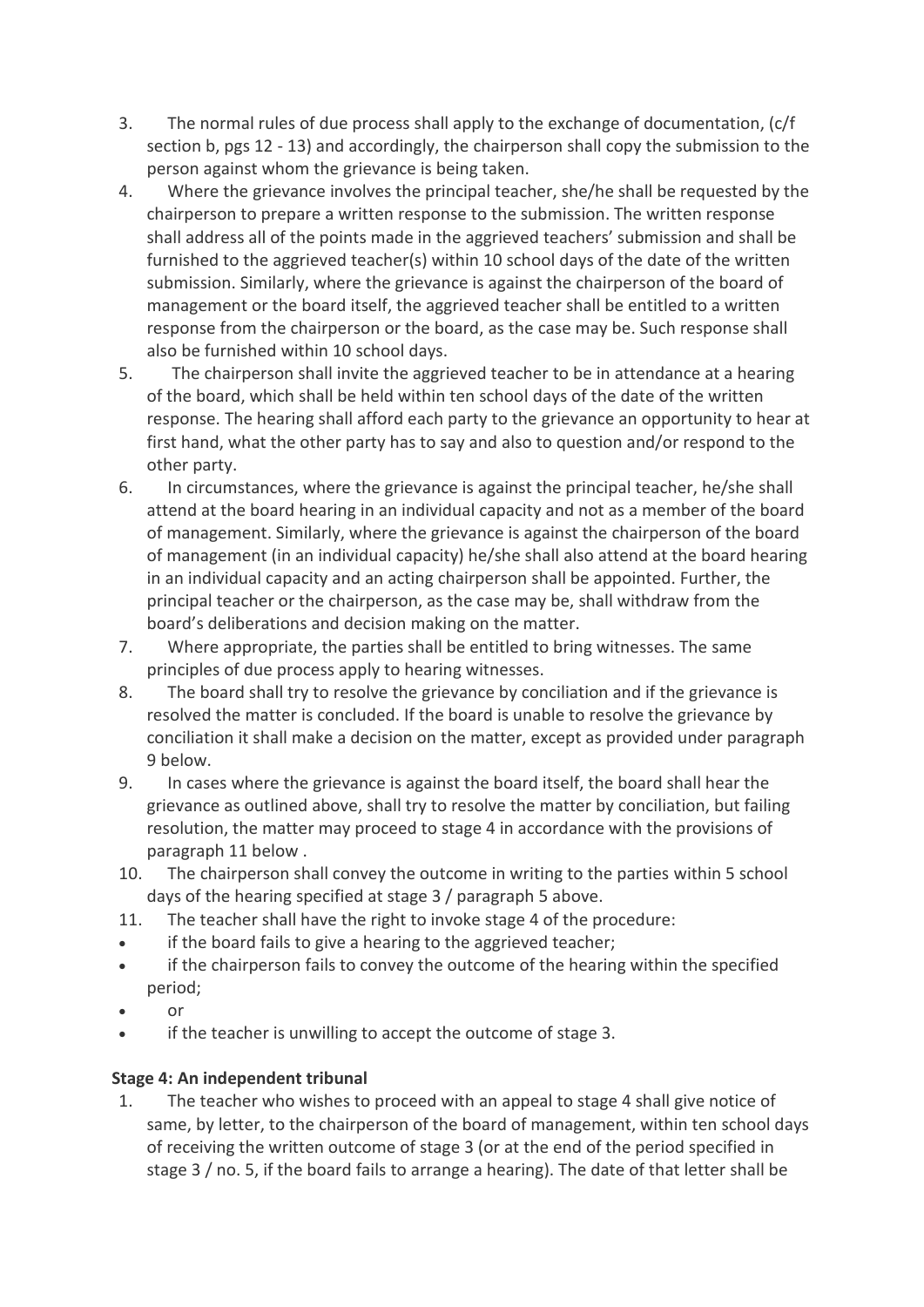referred to as the "date of appeal" and the teacher may include, in the letter, any additional arguments he/she wishes to put forward.

- 2. On receipt of the letter of appeal, the chairperson of the board of management shall notify the patron (or a designated representative of the patron) and the General Secretary of the INTO (or a designated representative of the INTO) and invite these parties:
- to select an agreed independent person to act as chairperson of a tribunal;
- each to appoint a person who is not associated with the school to serve
- on the tribunal;

• to arrange a meeting of the tribunal within 15 school days of the date of appeal. 3. The chairperson of the board of management shall also furnish each member of the tribunal, prior to its first meeting:

- with a report on the proceedings at each of the previous stages;
- and with:
	- o a copy of the aggrieved teacher's letter of appeal;
	- o a copy of the aggrieved teacher's submission;
	- o a copy of any written response;
	- any other relevant documentation.

4. The tribunal shall arrange a hearing(s) for the parties and shall ensure that the normal rules of due process and fair procedures apply (c/f section b, pgs 12 - 13), which include:

- that the parties shall be given reasonable notice of the hearing by the tribunal. When notifying parties of the date of the hearing(s), the tribunal should indicate to the parties concerned that in the event of failure to appear, without reasonable cause, the tribunal may proceed to decide the case if considered appropriate;
- that each party shall be afforded an opportunity to access and respond to relevant documentation, including the letter of appeal;
- that the parties shall have an opportunity to hear at first hand, what each has to say and also to question or respond to the other party through the chairperson of the tribunal;
- that witnesses may attend as appropriate; that the tribunal itself, shall be entitled to question each party or seek further information;
- that where appropriate, the tribunal shall afford each party an opportunity to provide further information, on the clear understanding, that the other party shall have an opportunity to access and respond to same; and
- that if necessary, the tribunal shall agree to adjournments.

5. The tribunal shall be considered a domestic forum and accordingly, neither management nor the INTO intends that there would be legal representation at any hearings.

6. The tribunal shall be empowered to conciliate with a view to reaching a friendly settlement.

7. Failing such a settlement the tribunal shall determine the issue by unanimous or majority vote.

8. The tribunal's decision shall be conveyed in writing by the chairperson of the tribunal to all the parties and shall be final and binding.